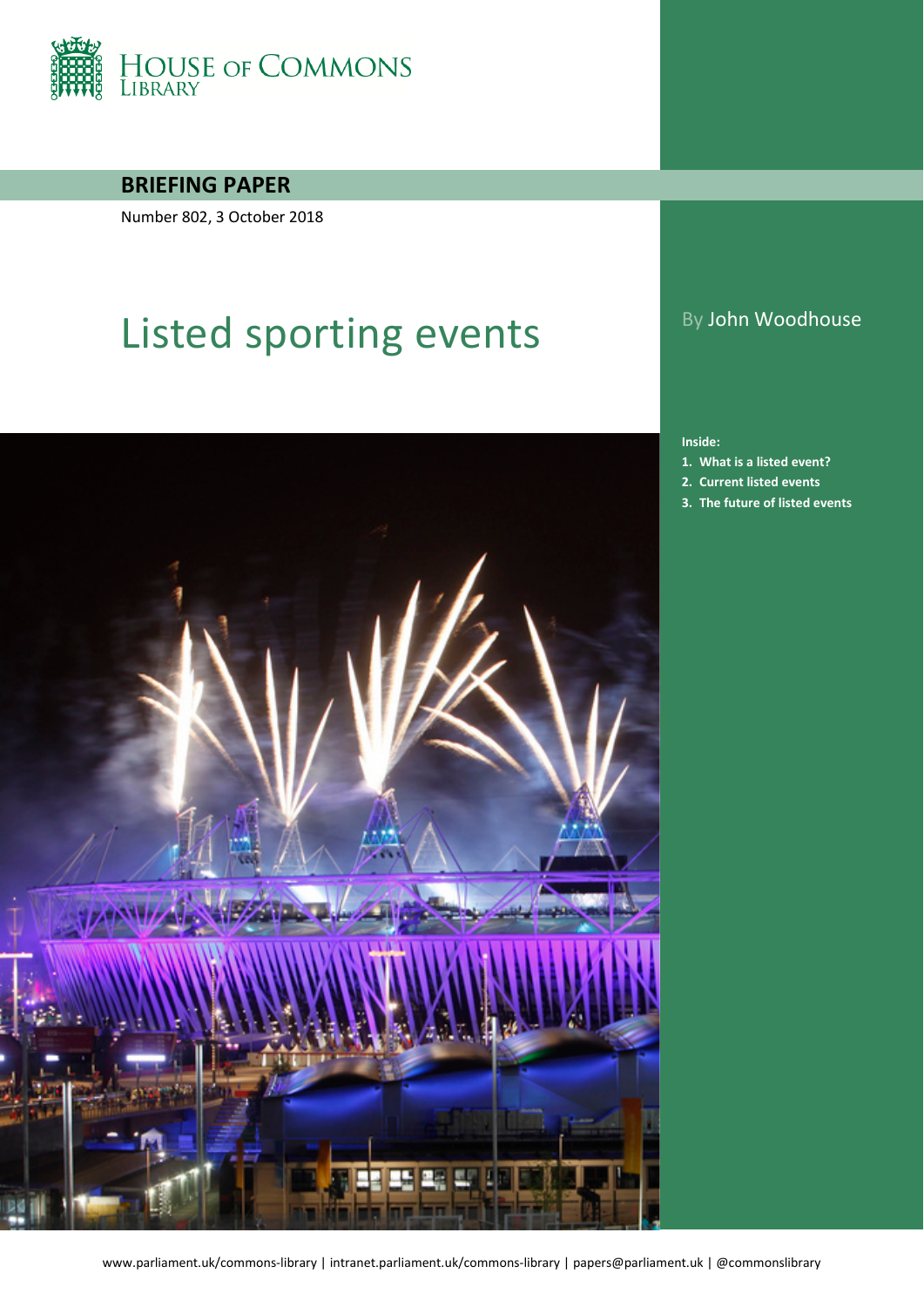# **Contents**

| Summary                                                             |                              |  |
|---------------------------------------------------------------------|------------------------------|--|
| 1.                                                                  | What is a listed event?      |  |
| 2.                                                                  | <b>Current listed events</b> |  |
| 3.                                                                  | The future of listed events  |  |
| Appendix: 2008-09 review of listed events under Labour Government 9 |                              |  |

Cover page image copyright: **London 2012 Olympic Park by night by Department for Culture**, [Media and Sport.](https://www.flickr.com/photos/thedcms/7709426322/in/album-72157630953560736/) Licensed under [CC BY 2.0](https://creativecommons.org/licenses/by-nc/2.0/) / image cropped.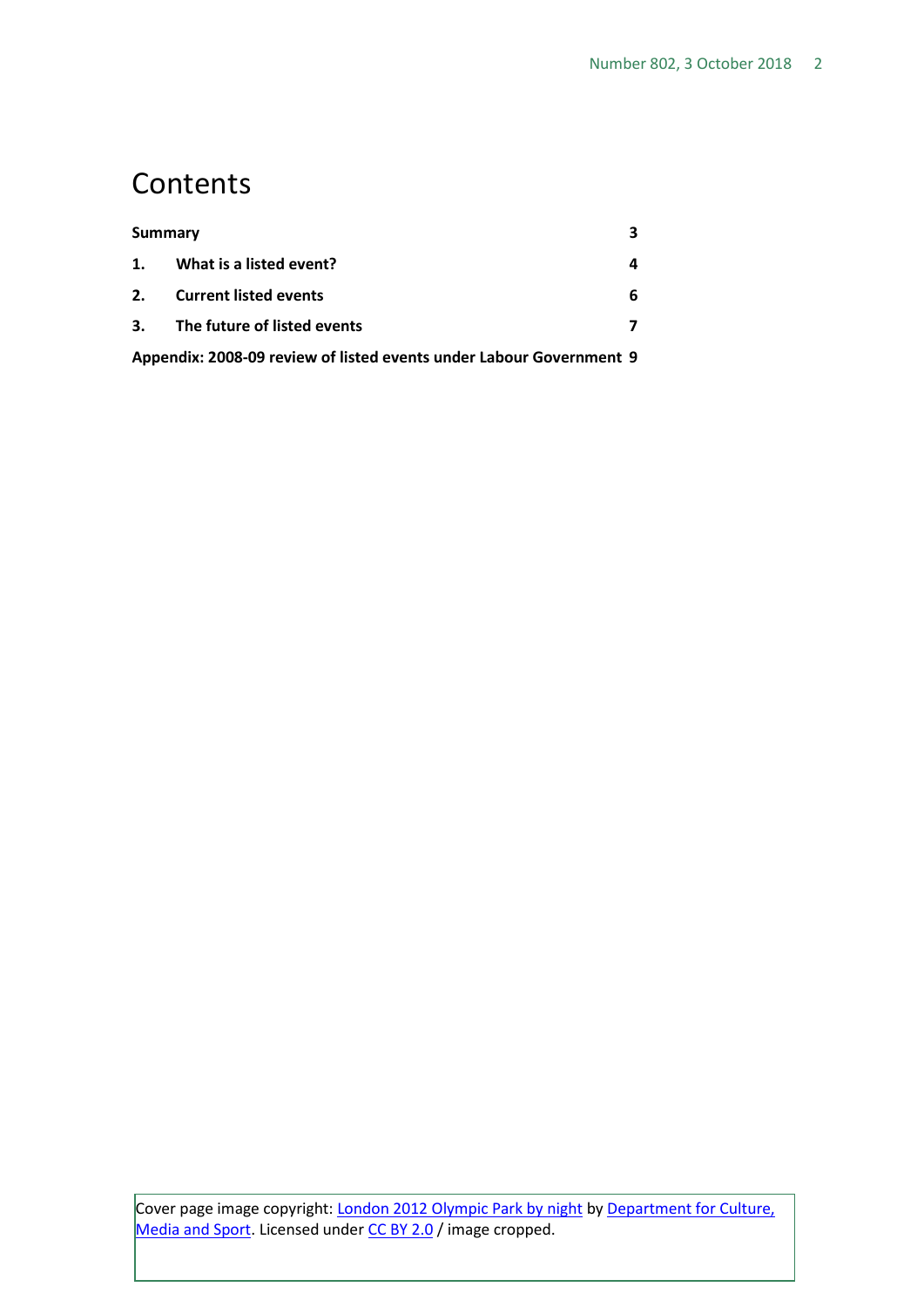# <span id="page-2-0"></span>Summary

The *Broadcasting Act 1996* (as amended) gives the Secretary of State for Digital, Culture, Media and Sport the power to designate key sporting events as "listed events". This ensures that the broadcast rights to these events must be offered to the main free-to-air terrestrial broadcasters on "fair and reasonable terms". Qualifying broadcasters are not obliged to bid for these rights, so it is possible that on some occasions listed events may not be shown by a qualifying broadcaster.

The current list was compiled in June 1998 and consists of two groups of events.

For Group A events, full live coverage must be offered to the free-to-air channels that are received by at least 95% of the UK population i.e. BBC1, BBC2, ITV1, Channel 4 and Channel 5. This group includes the FA Cup Final, the Grand National and the Olympic Games.

Group B events may have live coverage on subscription television provided that secondary coverage is offered to free-to-air broadcasters. This group includes the Six Nations rugby union tournament, the Ryder Cup, and cricket test matches played in England.

[Section 97](http://www.legislation.gov.uk/ukpga/2017/30/part/6/crossheading/televising-events-of-national-interest/enacted) of the *Digital Economy Act 2017* gives the Secretary of State the power to amend the 95% qualifying condition. This is designed to "futureproof" the listed events regime as the way people watch TV changes with new technologies.

### **The future of the list**

In its December 2015 [sport strategy,](https://assets.publishing.service.gov.uk/government/uploads/system/uploads/attachment_data/file/486622/Sporting_Future_ACCESSIBLE.pdf) the Government said that the national governing bodies of sports and other rights holders should be left to "strike the right balance between reaching a wide audience and using their rights to generate as much revenue as possible".

In a Common[s debate](https://hansard.parliament.uk/Commons/2018-07-11/debates/4B862D65-E739-40DA-B238-9279E3134FB0/ListedSportingEvents#contribution-99E1ABC5-EEE0-4F39-A7B4-1D40BCC34B1D) of 11 July 2018, the Government said that it did not plan to reopen the list of events and that the system was "delivering the best outcomes for the viewing public".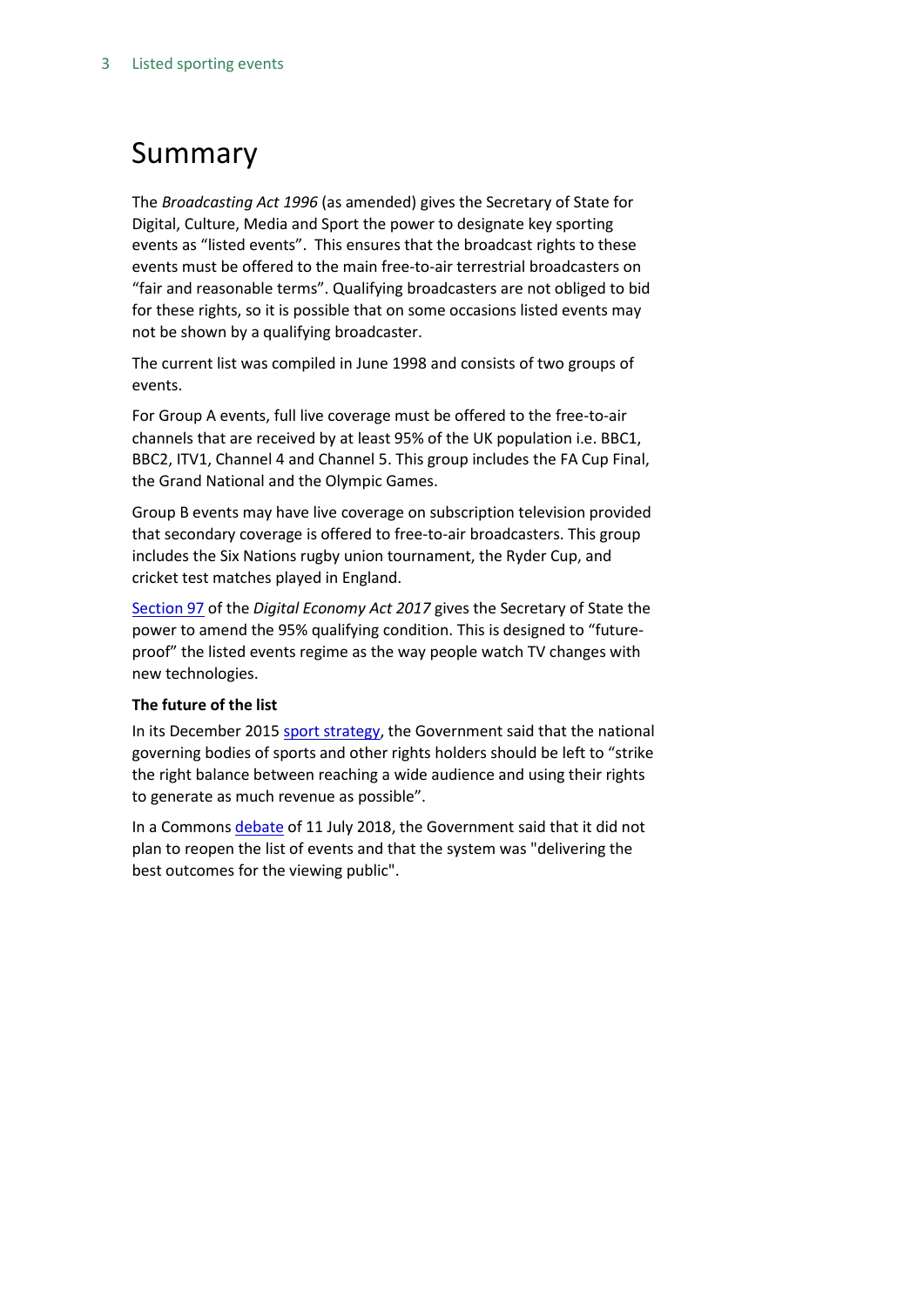# <span id="page-3-0"></span>1. What is a listed event?

The *Broadcasting Act 1996* (as amended) gives the Secretary of State the power to draw up a list of sporting events of national interest.<sup>[1](#page-3-1)</sup>

No definition of "national interest" has been included in the legislation.<sup>[2](#page-3-2)</sup> However the Department for Digital, Culture, Media and Sport has said that a "listed event" is "one which is generally felt to have special national resonance" and which contains "an element which serves to unite the nation, a shared point on the national calendar, not solely of interest to those who follow the sport in question."[3](#page-3-3)

The current list is divided into two categories: Group A and Group B.

For Group A events, full live coverage must be offered to qualifying broadcasters – i.e. broadcasters whose channels are available without payment to at least 95% of the UK population<sup>[4](#page-3-4)</sup> - BBC1, BBC2, ITV1, Channel 4, and Channel [5](#page-3-5).<sup>5</sup>

Events listed in Group B may have live coverage on subscription television provided that secondary coverage is offered to qualifying broadcasters.

The listing of events ensures that the broadcast rights to these events, if they are offered at all, must be offered to the main free-to-air terrestrial broadcasters on "fair and reasonable terms".<sup>[6](#page-3-6)</sup> Qualifying broadcasters are not obliged to bid for these rights, so it is possible that on some occasions listed events may not be shown by a qualifying broadcaster.

The Secretary of State can add and delete events from the list at any time, but only after consultation with the BBC, the Welsh Authority, the communications regulato[r Ofcom,](https://www.ofcom.org.uk/home) and the holder of the rights for the event in question.

Further detail on the current system is available in Ofcom's Code on Sports and Other Listed and Designated Events. [7](#page-3-7)

#### **Power to amend the 95% qualifying criteria**

Unde[r section 97](http://www.legislation.gov.uk/ukpga/2017/30/section/97/enacted) of the *Digital Economy Act 2017*, the Secretary of State can amend the 95% figure in the qualifying criteria. The power was added to the *Digital Economy Bill 2016-17* through a Government amendment at [Report stage](https://hansard.parliament.uk/lords/2017-03-29/debates/AD07E824-13BF-4682-A8BE-D09B0AC64624/DigitalEconomyBill) in the Lords. This followed concerns, raised during earlier debates on the Bill, that the 95% figure did not take into account the impact of new technology on the way people watch TV.<sup>8</sup> Baroness Buscombe explained the purpose of the Government's amendment:

<span id="page-3-2"></span><span id="page-3-1"></span><sup>1</sup> Part IV of the *Broadcasting Act 1996* (as amended)<br><sup>2</sup> [Review of free-to-air listed events](http://webarchive.nationalarchives.gov.uk/+/http:/www.culture.gov.uk/images/consultations/independentpanelreport-to-SoS-Free-to-air-Nov2009.pdf), Report of the Independent Advisory Panel to the Secretary of State for Culture, Media and Sport, November 2009, para 15<br>DCMS[, Coverage of sport on television,](http://webarchive.nationalarchives.gov.uk/+/http:/www.culture.gov.uk/PDF/sport_on_television.pdf) Undated, p4<br>4 Section 98 of the *Broadcasting Act 1996* (as amended)<br>5 Ofcom, Code on Sports and Other Listed a

<span id="page-3-3"></span>

<span id="page-3-4"></span>

<span id="page-3-5"></span>

<span id="page-3-7"></span><span id="page-3-6"></span><sup>&</sup>lt;sup>6</sup> DCMS[, Coverage of sport on television,](http://webarchive.nationalarchives.gov.uk/+/http:/www.culture.gov.uk/PDF/sport_on_television.pdf) Undated, p7<br><sup>7</sup> Ofcom, [Code on Sports and Other Listed and Designated Events,](https://www.ofcom.org.uk/__data/assets/pdf_file/0029/35948/ofcom_code_on_sport.pdf) July 2014

<span id="page-3-8"></span><sup>8</sup> See p49 of the Library's [Committee Stage Report](http://researchbriefings.files.parliament.uk/documents/CBP-7799/CBP-7799.pdf) on the Bill (CBP 7799, 24 November 2016) and p19 of the Library'[s Paper](http://researchbriefings.files.parliament.uk/documents/CBP-7953/CBP-7953.pdf) on Lords amendments (CBP 7953, 24 April 2017); See also [HL Deb 8 February 2017 cc1763-9](https://hansard.parliament.uk/lords/2017-02-08/debates/6EFC892A-F1A8-4156-B838-E8952E0908BA/DigitalEconomyBill)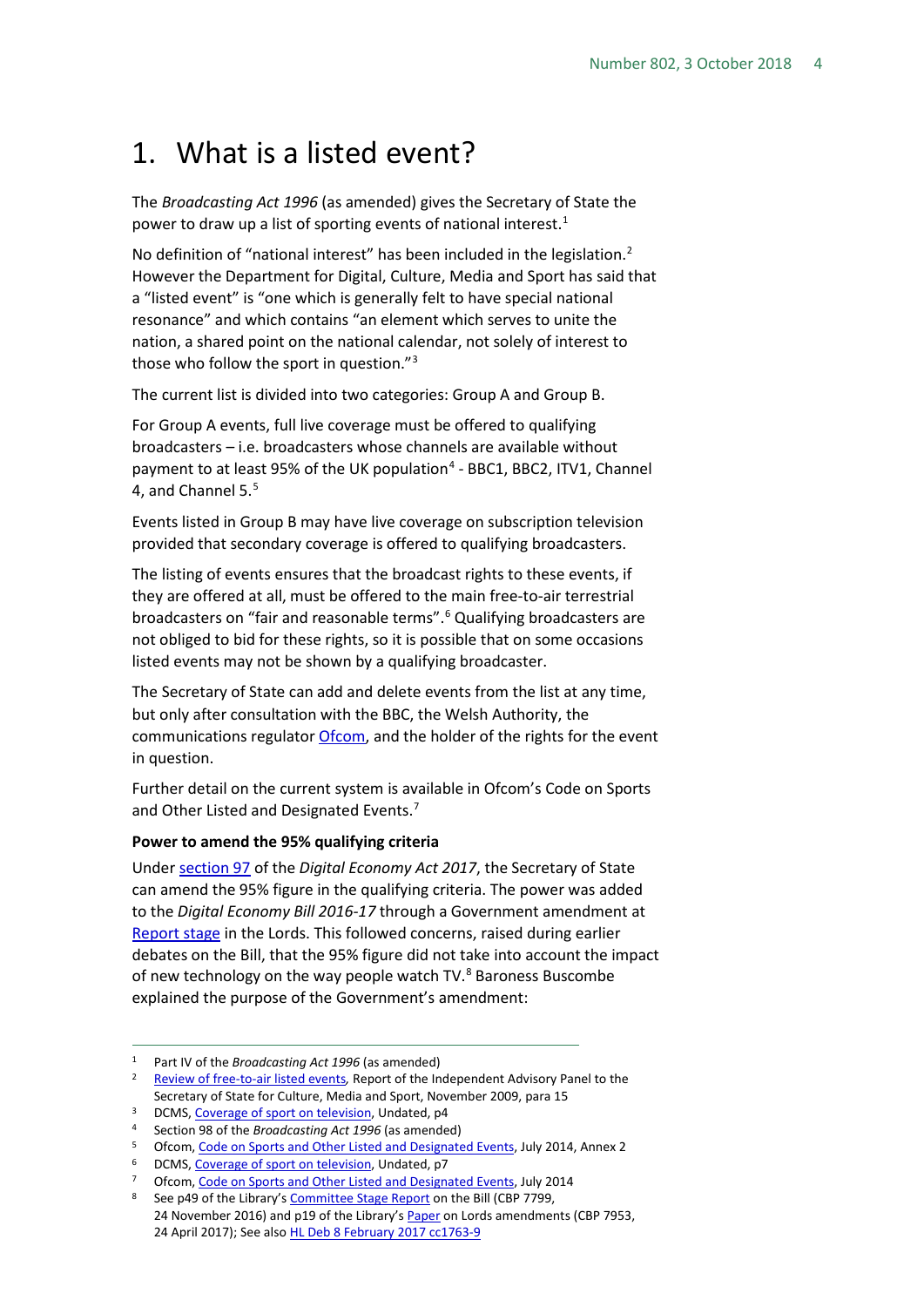(…) In the UK, the listed events regime operates to protect free-toview access to the coverage of sports events with a national significance. Sport is a key element in our national identity, part of the glue that binds us together as a society, and we want to ensure that as far as possible everyone across the country is able to watch live broadcasts of the sporting events that matter most to society.

To be clear, the listed events regime is not under any immediate threat. However, modern viewing trends mean that the requirement for a television service to be received by at least 95% of the population may, depending on how this is interpreted in the future, become increasingly hard to meet…With everyone's changing viewing habits, this has to remain under review and as flexible as possible. As more people, especially the young…watch television content on phones and other streaming services, this could put the regime at risk in the future.

We want to safeguard against this and ensure the ongoing viability of the listed events regime. This clause will confer a power on the Secretary of State to ensure that, as media consumption habits change, the Government's policy objective to ensure that listed events are widely available on free-to-view services continues to be met. The clause confers a power on the Secretary of State to amend the percentage of the population by which a channel must be received in order to qualify…It will enable the Secretary of State to lower the relevant percentage to ensure that there continues to be a list of channels which meet the qualifying conditions. It also provides that any amendment to the percentage does not affect the validity of any existing contract to broadcast a listed event...There is no intention at this stage to review or revise the list of events itself.<sup>[9](#page-4-0)</sup>

The amendment was agreed without division. $^{10}$  $^{10}$  $^{10}$ 

In the Commons, Matt Hancock, the then Minister of State for Digital and Culture, said that the amendment would "ensure that the [listed events] regime is future-proofed as the way people watch TV changes with new technologies". [11](#page-4-2)

<span id="page-4-0"></span> <sup>9</sup> [HL Deb 29 March 2017 cc640-1](https://hansard.parliament.uk/lords/2017-03-29/debates/AD07E824-13BF-4682-A8BE-D09B0AC64624/DigitalEconomyBill)

<span id="page-4-1"></span><sup>10</sup> [HL Deb 29 March 2017 c653](https://hansard.parliament.uk/lords/2017-03-29/debates/AD07E824-13BF-4682-A8BE-D09B0AC64624/DigitalEconomyBill)

<span id="page-4-2"></span><sup>11</sup> [HC Deb 26 April](https://hansard.parliament.uk/Commons/2017-04-26/debates/52706430-B069-4DDA-B0F1-52916F6A4588/DigitalEconomyBill#contribution-E1F2B6B1-E144-4A4F-A612-821D13E22C40) 2017 c1126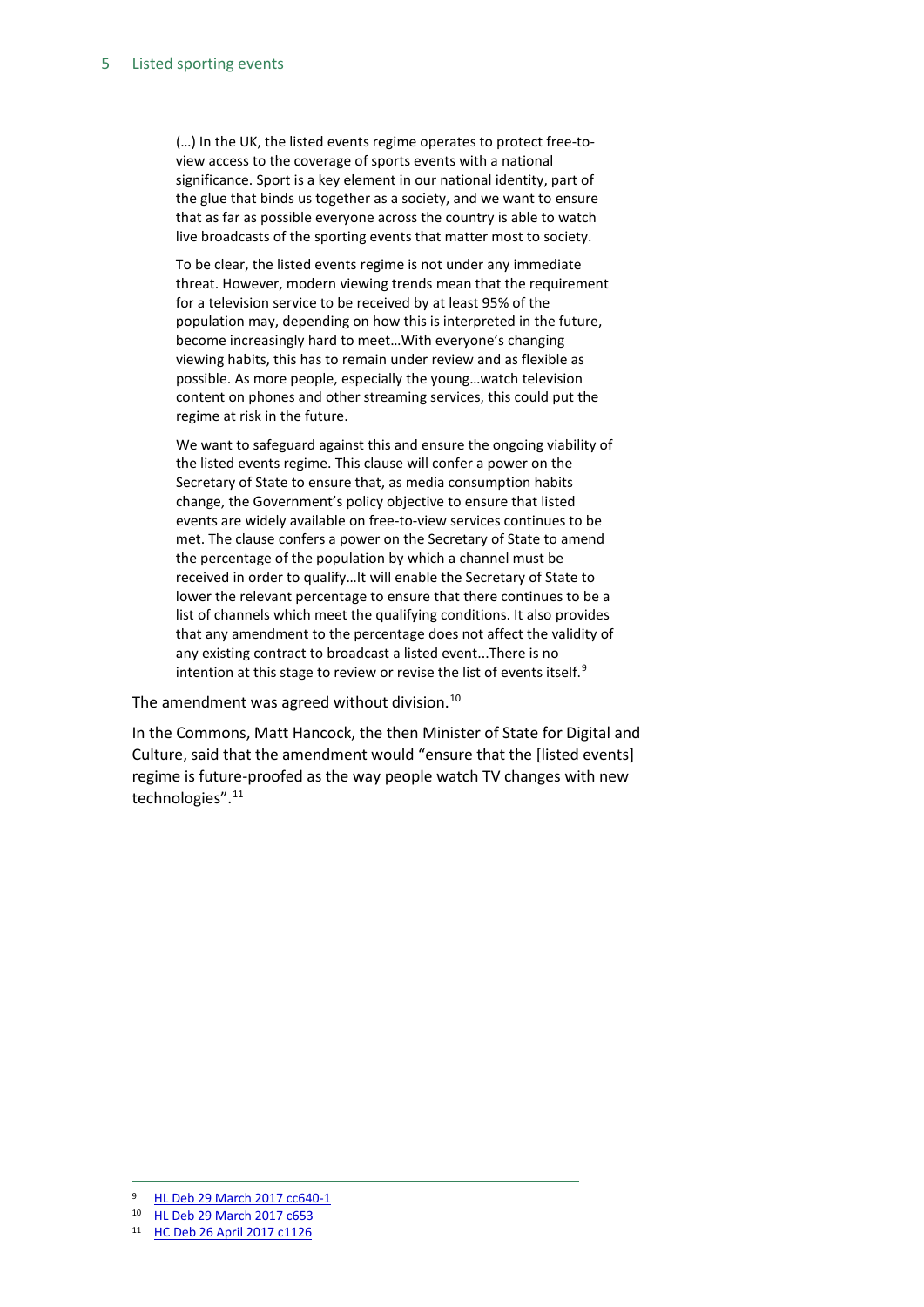# <span id="page-5-0"></span>2. Current listed events

The current list was compiled in June 1998 and is as follows:

### Group A: full live coverage protected

- The Olympic Games
- The FIFA World Cup Finals Tournament
- The European Football Championship Finals Tournament
- The FA Cup Final
- The Scottish FA Cup Final (in Scotland)
- The Grand National
- The Derby
- The Wimbledon Tennis Finals
- The Rugby League Challenge Cup Final
- The Rugby World Cup Final

### Group B: secondary coverage protected

- Cricket Test matches played in England
- Non-Finals play in the Wimbledon Tournament
- All other matches in the Rugby World Cup Finals
- Six Nations Rugby matches involving home countries
- The Commonwealth Games
- The World Athletics Championship
- The Cricket World Cup the final, semi-finals and matches involving home nations' teams
- The Ryder Cup
- The Open Golf Championship<sup>[12](#page-5-1)</sup>

<span id="page-5-1"></span><sup>&</sup>lt;sup>12</sup> Ofcom, [Code on Sports and Other Listed and Designated Events,](https://www.ofcom.org.uk/__data/assets/pdf_file/0029/35948/ofcom_code_on_sport.pdf) July 2014, Annex 1; [HC Deb 25 June 1998 c600-1W](http://www.publications.parliament.uk/pa/cm199798/cmhansrd/vo980625/text/80625w12.htm#80625w12.html_sbhd6)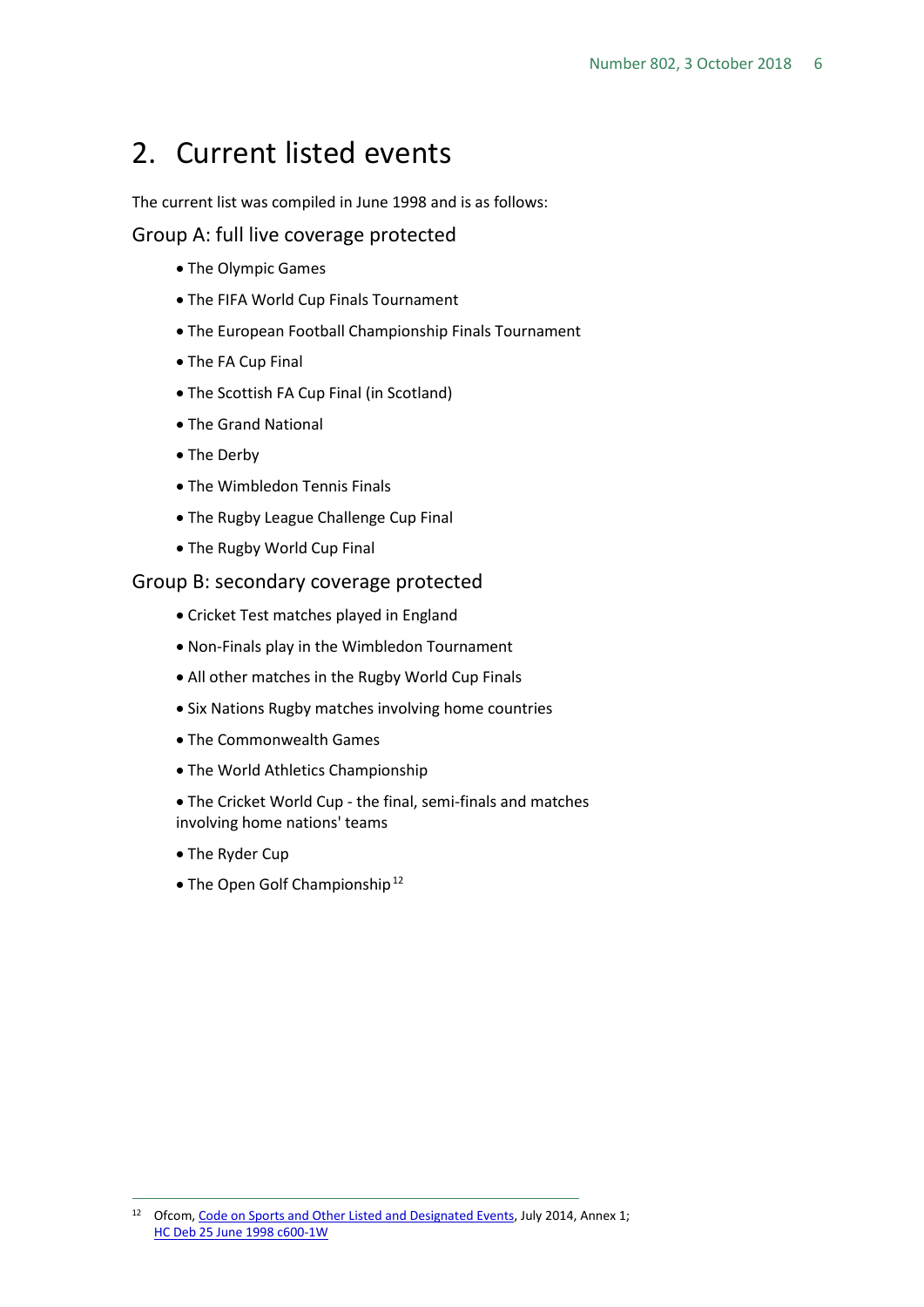# <span id="page-6-0"></span>3. The future of listed events

## Labour Government review of listed events (2008-09)

In December 2008, the Labour Government announced a review of listed events, to be carried out by an independent advisory panel.<sup>[13](#page-6-1)</sup> The panel reported in November 2009 and supported the continued protection of some major sporting events.<sup>[14](#page-6-2)</sup> However, it recommended that there should be a single list of live events, with some current events de-listed.

A consultation document on the panel's report was published in December 2009.<sup>[15](#page-6-3)</sup> The review and consultation are looked at in more detail in an appendix to this paper.

When the Coalition Government came into power, it said that it would not make any decision on the future of listed events until after the conclusion of digital switchover. [16](#page-6-4)

### Government position

In its [sport strategy,](https://www.gov.uk/government/uploads/system/uploads/attachment_data/file/486622/Sporting_Future_ACCESSIBLE.pdf) published in December 2015, the Government said that it did not intend to reopen discussion on listed events:

(…) Rather than being told by government what to show and what not to show on free-to-air television, it is for NGBs [national governing bodies] and other rights holders to strike the right balance between reaching a wide audience and using their rights to generate as much revenue as possible. However, one of the two fundamental principles of the SRA's [Sport and Recreation Alliance] Voluntary Code of Conduct on the Broadcasting of Major Sporting Events is that, wherever possible, all major events under the control of signatories to the code receive free-to-air television coverage in the UK. We would like to see more organisations sign up to this part of the code and ensure that live sport can have the widest reach possible and fulfil its inspirational potential.<sup>[17](#page-6-5)</sup>

The Sport and Recreation Allianc[e website](https://www.sportandrecreation.org.uk/policy/campaigns-initiatives/broadcasting-of-major-sporting-events-the-vol) has details of its Code of Conduct, referred to above.

During a July 2018 Commons [debate](https://hansard.parliament.uk/Commons/2018-07-11/debates/4B862D65-E739-40DA-B238-9279E3134FB0/ListedSportingEvents#contribution-99E1ABC5-EEE0-4F39-A7B4-1D40BCC34B1D) on listed events, the Government again said that it did not plan to reopen debate on the list.<sup>[18](#page-6-6)</sup> Margot James, the Minister for Digital and the Creative Industries, gave this context:

(…) Listed events, and in turn our public service broadcasters, are fundamental to broadcasting in the UK, especially as viewing habits and the media landscape change. Of course, more people—more than 80% of the UK population—are watching online than ever before, and we are increasingly watching television on our phones

<span id="page-6-1"></span><sup>13</sup> Archived DCMS website[, Free-to-air listed events review](http://webarchive.nationalarchives.gov.uk/+/http:/www.culture.gov.uk/freetoair/) [dated 7 April 2010]

<span id="page-6-2"></span><sup>14</sup> [Review of free-to-air listed events](http://webarchive.nationalarchives.gov.uk/+/http:/www.culture.gov.uk/images/consultations/independentpanelreport-to-SoS-Free-to-air-Nov2009.pdf)*,* Report of the Independent Advisory Panel, November 2009

<span id="page-6-3"></span><sup>15</sup> DCMS[, Review of Free-to-Air Listed Events Consultation Document,](http://webarchive.nationalarchives.gov.uk/+/http:/www.culture.gov.uk/images/consultations/listed_events_review_consultation.pdf) December 2009

<span id="page-6-4"></span><sup>&</sup>lt;sup>16</sup> ["Decision on Free-to-Air Listed Events deferred until 2013",](https://www.gov.uk/government/news/decision-on-free-to-air-listed-events-deferred-until-2013--2) DCMS press release, 21 July 2010; The Coalition Government repeated its position in a number of PQ responses – see, for example[, HC Deb 23 October 2012 c819W](http://www.publications.parliament.uk/pa/cm201213/cmhansrd/cm121023/text/121023w0003.htm#12102371000311)

<span id="page-6-5"></span><sup>17</sup> HM Government, *[Sporting Future: A New Strategy for an Active Nation](https://www.gov.uk/government/uploads/system/uploads/attachment_data/file/486622/Sporting_Future_ACCESSIBLE.pdf)*, December 2015, p41; See also **HL5855** [answered 12 February 2016]

<span id="page-6-6"></span><sup>18</sup> HC [Deb 11 July 2018 c370WH](https://hansard.parliament.uk/Commons/2018-07-11/debates/4B862D65-E739-40DA-B238-9279E3134FB0/ListedSportingEvents#contribution-99E1ABC5-EEE0-4F39-A7B4-1D40BCC34B1D)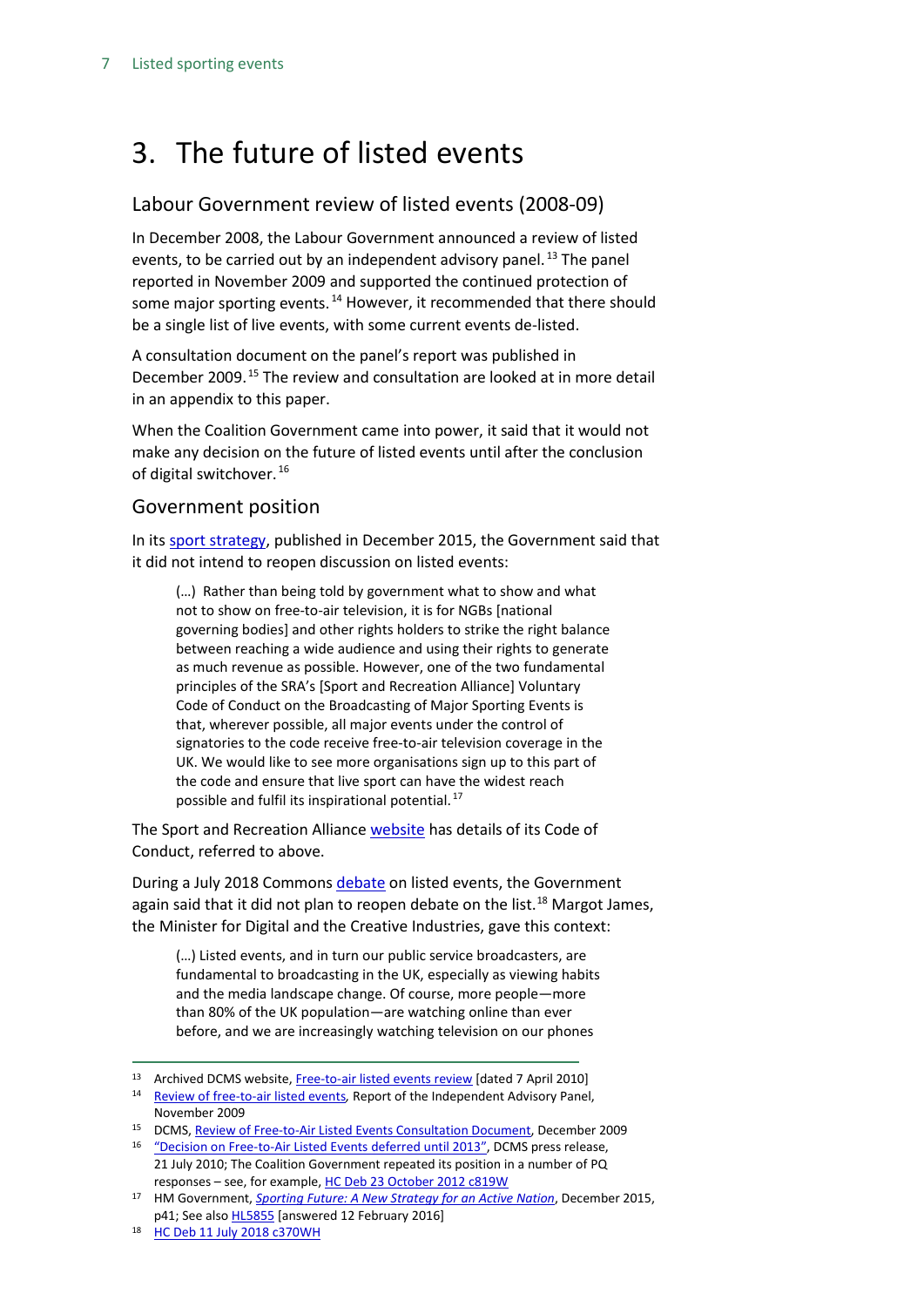and laptops at different times of the day. A record number of people streamed the England-Sweden game on BBC iPlayer, and nearly 4 million people watched it solely online.

In a world where people can subscribe to Netflix, Amazon and Sky or Virgin at the same time, it is more important than ever that free-toair public service broadcasters can make an attractive offer to viewers. There is so much choice that it can be hard to know what to subscribe to and what to dispense with. However, the pull of public service broadcasters is still powerful, with 85% of people watching one of those channels every week. Together, they command a 55% share of all television viewing, independent of sport.

Our public service broadcasters spent £515 million on sport last year, delivering just over 3,000 hours of content; only factual programmes have more money invested in them. They contribute a huge amount to grassroots sport, with more than half a billion pounds flowing from broadcasters to national governing bodies, which helps sports to increase their grassroots appeal and gives children the opportunity to try new sports when otherwise they might not have been able to do so.

Understandably, our broadcasters can spend only so much money on buying rights to different sporting events…My personal opinion is that the British Open is much missed from the BBC, which sadly was not able to acquire the rights. However, if other genres started to suffer because of the amount spent on sport, that would not be fair to those who are not big sports fans. It is a difficult balancing act.

Furthermore, some sporting bodies may believe that they can drive a higher price for their rights by working with pay-TV providers or even internet companies such as Amazon. There is the opportunity for sports not on the list to forge their own path. It is ultimately for the national sporting bodies to decide whether they want to try to maximise their returns or strike a balance with a potentially bigger audience. That was at the root of the cricket issue…

The Government's position is to not reopen the list of events, which we believe to be working and delivering the best outcomes for the viewing public…

<span id="page-7-0"></span>It is desirable for sports to try their best to maximise their audience and their income. I encourage sporting bodies to do their best to adhere to the voluntary broadcast principles of the Sport and Recreation Alliance, which include trying to ensure that at least highlights are shown on free-to-air television so that, for example, we can still watch golf highlights in that way…[19](#page-7-0)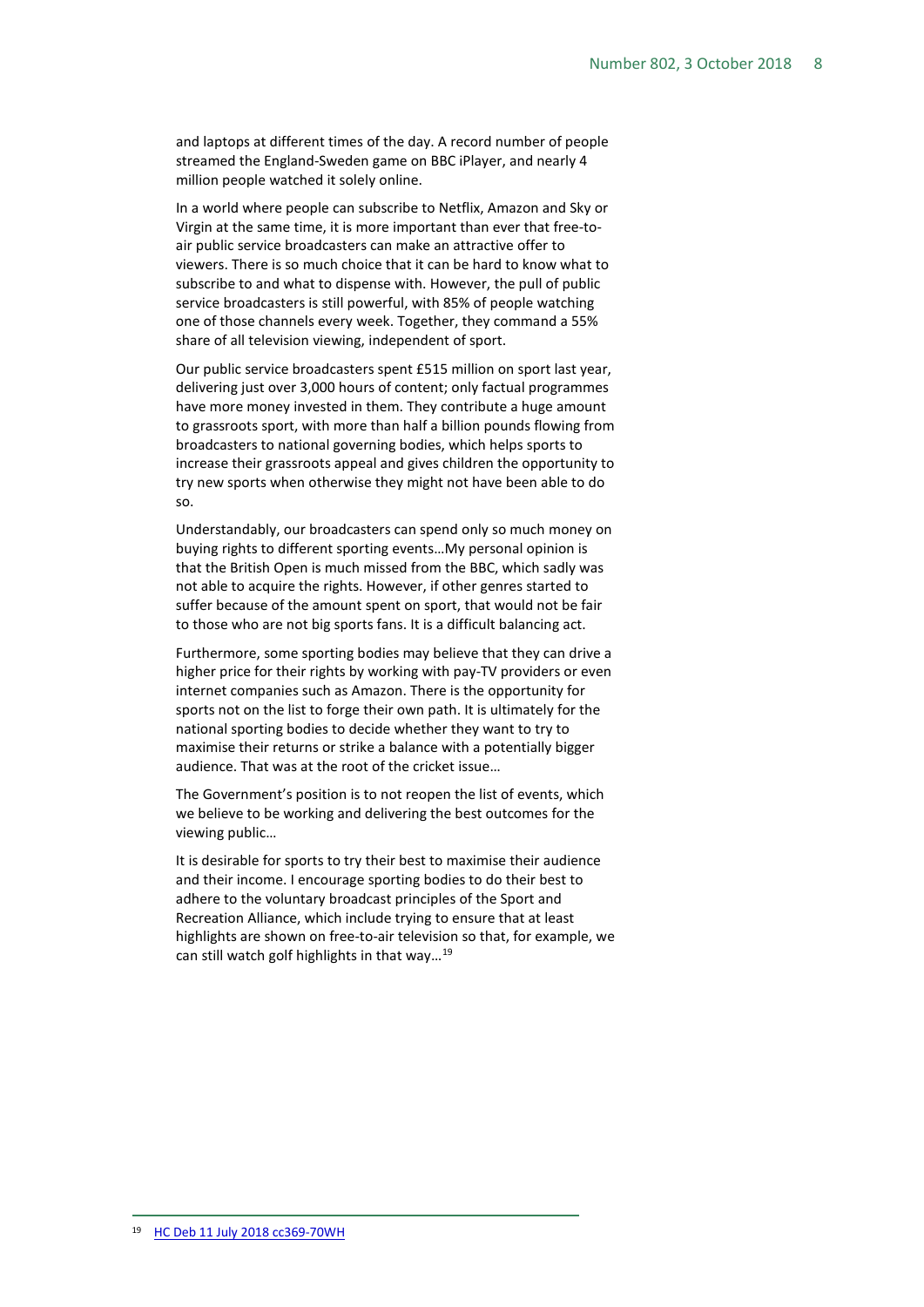# <span id="page-8-0"></span>Appendix: 2008-09 review of listed events under Labour Government

In December 2008, the Labour Government announced a review of the list, to be carried out by an Independent Advisory Panel chaired by David Davies. [20](#page-8-1) The review looked at three areas:

- the principle of having a list
- the criteria against which events should be listed
- the content of any list

### Report published (November 2009)

The Panel's report was published in November 2009 $^{21}$  $^{21}$  $^{21}$  and supported the principle of protecting some major sporting events for the widest possible television audience, if necessary by means of listing them. [22](#page-8-3) 

The Panel said that guaranteeing only the highlights of a major event could no longer be seen as a sufficient substitute for live coverage<sup>[23](#page-8-4)</sup> and that there should be a single list of live events protected for free-to-air television.<sup>[24](#page-8-5)</sup>

Decisions on which events to include in a single list should be based on the following criteria:

(…) an event must have a special national resonance and not simply a significance to those who ordinarily follow the sport concerned.

Such an event is likely to fall into one or both of the following categories:

• it is a pre-eminent national or international event in sport;

• it involves the national team or national representatives in the sport concerned.

It should also be likely to command a large television audience.<sup>[25](#page-8-6)</sup>

Given the changing media landscape, the Panel observed that listed events might not have a "long-term future."<sup>[26](#page-8-7)</sup> It also said that the list should be reviewed more regularly than it had been so far.<sup>[27](#page-8-8)</sup>

The Panel recommended the following single list of protected events:

- The Summer Olympic Games
- FIFA World Cup Finals Tournament
- UEFA European Football Championship Finals Tournament

<span id="page-8-1"></span><sup>&</sup>lt;sup>20</sup> Archived DCMS website[, Free-to-air listed events review](http://webarchive.nationalarchives.gov.uk/+/http:/www.culture.gov.uk/freetoair/) [dated 7 April 2010]

<span id="page-8-2"></span><sup>&</sup>lt;sup>21</sup> ["David Davies publishes his review of free-to-air listed events",](http://www.wired-gov.net/wg/wg-news-1.nsf/0/0418AB14949297548025766D00374401?OpenDocument) DCMS press release, 13 November 2009

<span id="page-8-3"></span><sup>22</sup> [Review of free-to-air listed events](http://webarchive.nationalarchives.gov.uk/+/http:/www.culture.gov.uk/images/consultations/independentpanelreport-to-SoS-Free-to-air-Nov2009.pdf)*,* Report of the Independent Advisory Panel, November 2009, para 124

<span id="page-8-4"></span> $23$  Ibid, para 145

<span id="page-8-5"></span> $24$  Ibid, para 170

<span id="page-8-6"></span><sup>25</sup> Ibid, para 138

<span id="page-8-7"></span> $26$  Ibid, para 168

<span id="page-8-8"></span> $27$  Ibid, para 169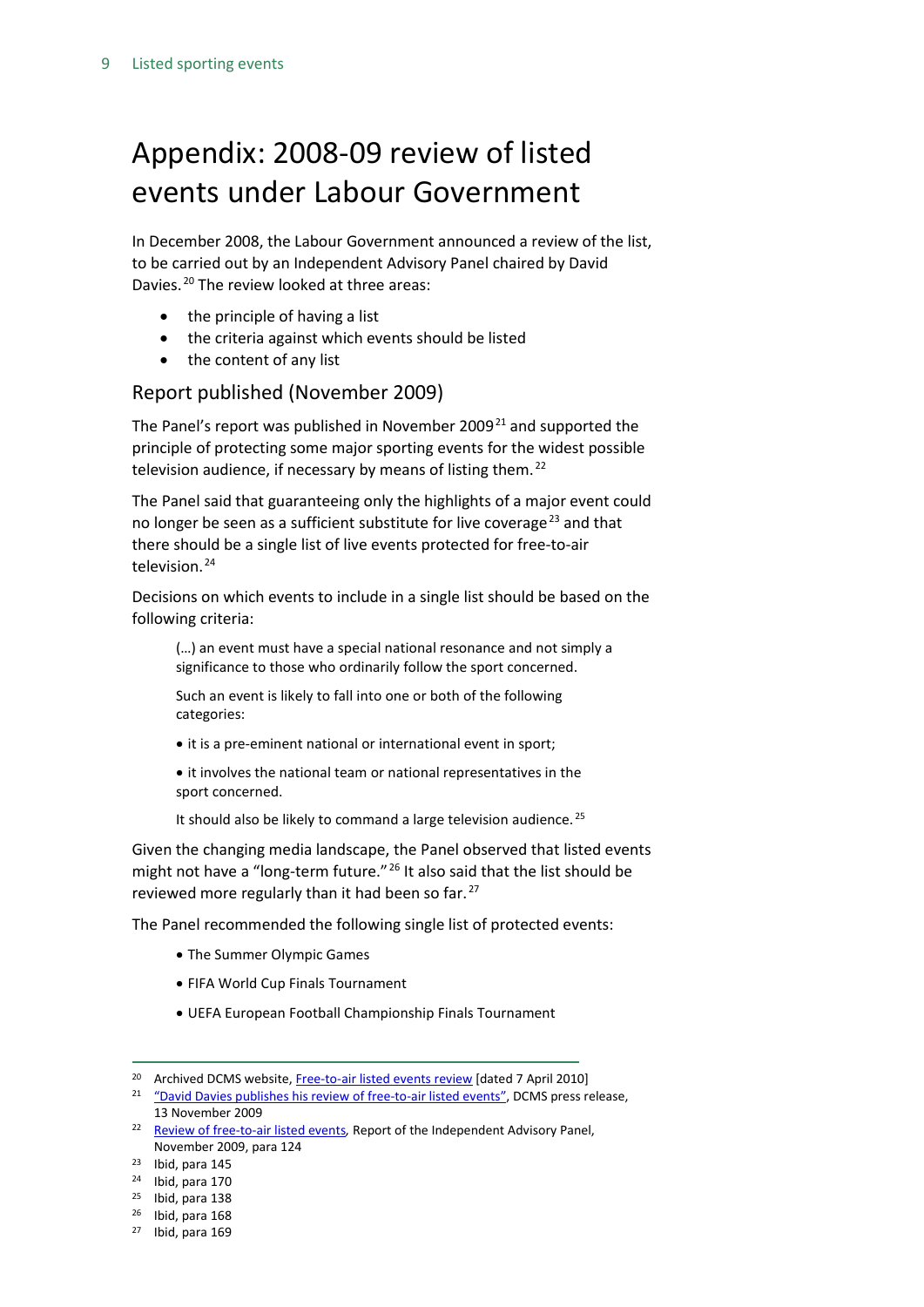- The Grand National
- The FA Cup Final (in England, Wales and Northern Ireland only)
- The Scottish FA Cup (in Scotland only)

• Home and away qualification matches in the FIFA World Cup and UEFA European Football Championships (listed in the Home Nation to which they relate)

• The All-England Wimbledon Lawn Tennis Championship (listed in its entirety)

- The Open Golf Championship
- Cricket's Home Ashes Test matches
- The Rugby Union World Cup Tournament
- Wales matches in the Six Nations Rugby Championship (in Wales only) [28](#page-9-0)

The Panel acknowledged that this represented a "significant de-listing of events currently in Groups A and B".

### Reaction to the report

According to some commentators, the review panel "adopted an antiquated approach that any event containing elements of importance to society should be listed":

…the report does not explain how the entire FIFA World Cup, UEFA European Football Championship, Rugby World Cup and Wimbledon tennis championship are of major importance to UK society. The Panel discounts the damaging impact listing has for competition and the value of such events for funding sport.<sup>[29](#page-9-1)</sup>

The Sport and Recreation Alliance argued that individual national governing bodies were best placed to make decisions about how their sporting events should be televised. It also expressed concern about the potential impact of the recommendations on the funding of sport, particularly at grassroots level:

A number of sports governing bodies and their ability to invest in grassroots sport are likely to be deeply affected if these recommendations are adopted and the Secretary of State should consider that carefully. [30](#page-9-2)

The Alliance said that a debate was needed on the future broadcasting of sport on television:

…the speed at which the broadcasting landscape is changing means that these recommendations may only be an interim measure. What is more important is that we secure a consensus on how sport is broadcast in the digital age, particularly after digital switchover in 2012. Widespread access to digital TV for the vast majority of households will change forever the way sports rights are bought,

<span id="page-9-0"></span> $28$  Ibid, para 170

<span id="page-9-1"></span><sup>&</sup>lt;sup>29</sup> Benoît Keane and Francesco Savino, "The Davies report on UK listed events – a question of sport or television?", *Entertainment Law Review*, vol 21(2), 2010, p69

<span id="page-9-2"></span><sup>&</sup>lt;sup>30</sup> "Listed events review needs to kick-start longer term debate about sport on TV", CCPR press release, 13 November 2009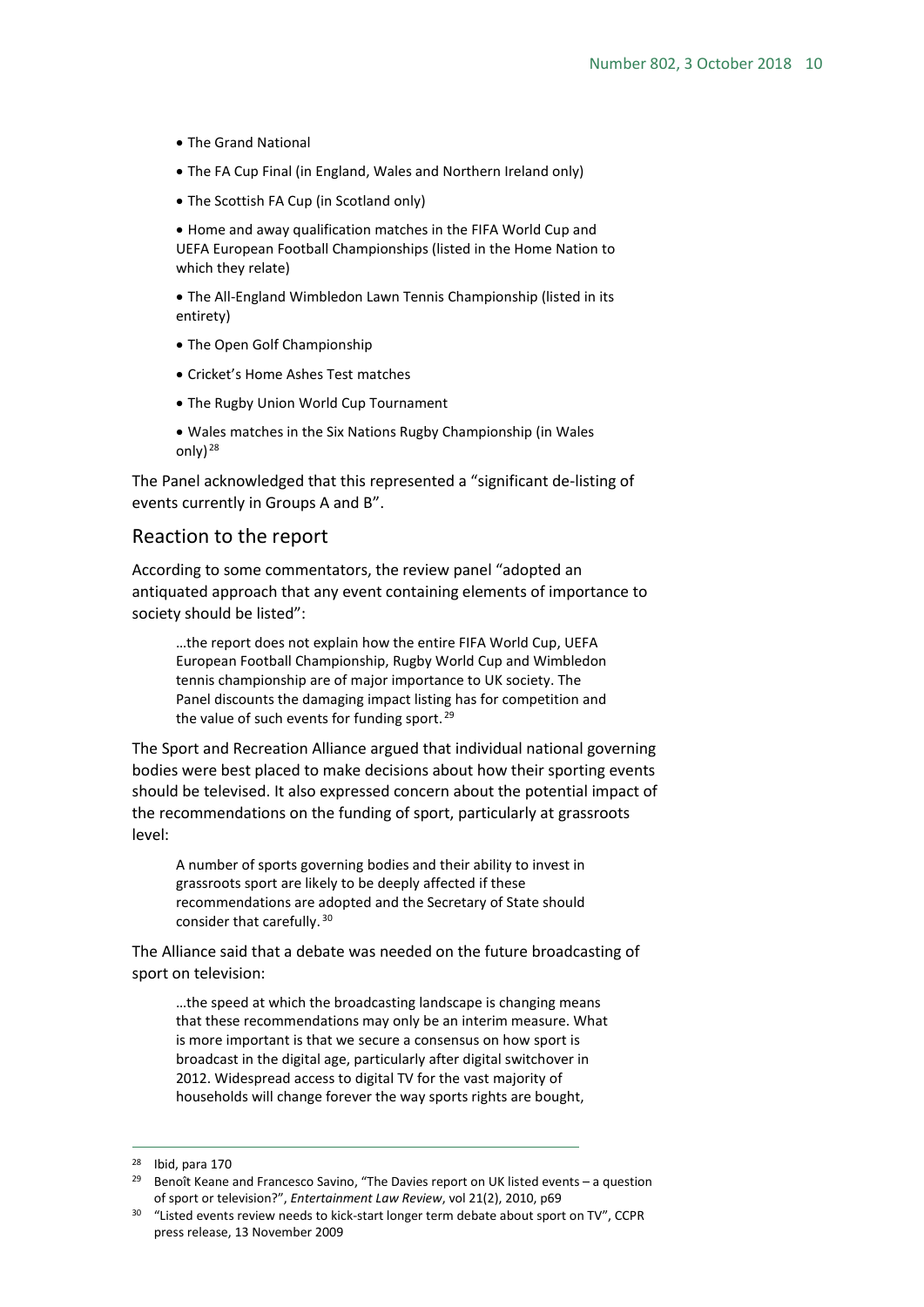#### 11 Listed sporting events

shared and broadcast. And that is only three years away. That's what we now need to plan for. [31](#page-10-0)

A BBC [article](http://news.bbc.co.uk/sport1/hi/front_page/8358508.stm) gives further reaction to the review's recommendations.<sup>[32](#page-10-1)</sup>

### Consultation on the report's recommendations (December 2009)

In December 2009, the Labour Government published a consultation document on how to move forward following the Independent Advisory Panel's report.<sup>[33](#page-10-2)</sup>

The Secretary of State's provisional conclusion was to accept the recommendations put forward by the Panel relating to:

- the retention of a list in principle
- the use of the Major Event Test as part of the criteria for drawing up a final list
- $\bullet$  the events identified as having passed the Test<sup>[34](#page-10-3)</sup>

The consultation sought views on:

• the formulation of the Major Event Test to identify which events could be listed - subject to consideration of the economic impact of so doing;

• which events (whether the Candidate Events identified by the Panel or other events) satisfy the Major Event Test;

• the use of an impact assessment to identify which events should be listed. Views are sought upon the necessity for such an assessment, and on the alternative formulations of such an assessment;

• which events should be listed based on the test and assessment, whether the Candidate Events identified by the Panel or other events; and

• whether other steps (such as the use of deferred coverage/highlights as used under the current listed events regime) might be used to mitigate the impact of listing.<sup>[35](#page-10-4)</sup>

The deadline for responses was 5 March 2010. The Coalition Government came to power in May 2010.

<span id="page-10-0"></span> <sup>31</sup> Ibid

<span id="page-10-2"></span><span id="page-10-1"></span><sup>&</sup>lt;sup>32</sup> ["Reaction to free-to-air decision"](http://news.bbc.co.uk/sport1/hi/front_page/8358508.stm), BBC Sport, 13 November 2009<br><sup>33</sup> DCMS[, Review of Free-to-Air Listed Events Consultation Document,](http://webarchive.nationalarchives.gov.uk/+/http:/www.culture.gov.uk/images/consultations/listed_events_review_consultation.pdf) December 2009

<span id="page-10-3"></span><sup>34</sup> Ibid, para 8

<span id="page-10-4"></span><sup>&</sup>lt;sup>35</sup> Ibid, para 11